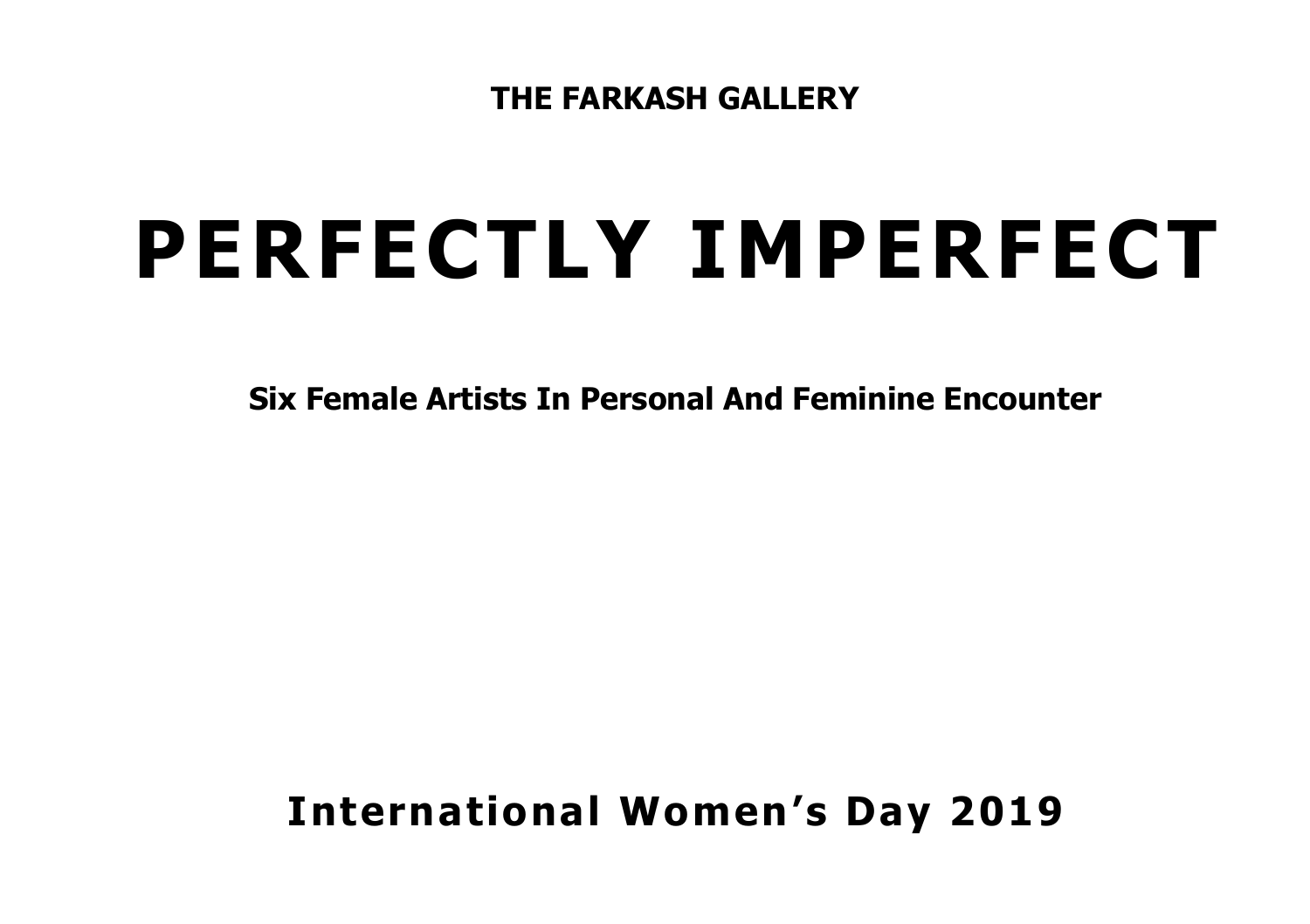#### **THE FARKASH GALLERY Women and Art**

Women, women, women. All beautiful in their own way, each from a different world, some of them hidden and some external. And though they may sometimes seem helpless or confused they are much stronger than us men. In the old days a woman who was an artist was an outcast and now the days have come when the artists do not need to apologize and are confident enough to tell their stories through art. The Farkash Gallery has assembled 6 artists using paint, sculpture, and photography from all over the world, each with a different perspective, one from Kazakhstan, one from Italy, and some from Israel, all who have exhibited around the world. They are creators and are not afraid of criticism, they are here to present and to say uniquivocally that "we are perfect in our imperfection."

#### **Aharon Farkash** Curator

Curator: **Aharon Farkash**  Production & Exhibiton Management IDEA Production: **Michal Zion** Public Relations: **Hadas Shapira** Assistant Production: **Shay Ben-Amram** All Right Reserved to **The Farkash Gallery**

#### **The Farkash Gallery Fine Art**

5 Mazal Dagim Street Old Jaffa Israel 68036 www.farkashartgallery.com farkashartgallery@gmail.com +972-546-868687 FACEBOOK: @farkashartgallery INSTAGRAM: @farkashartgallery

Special Thanks to Luca Carniato, Arnold Katzen and Vera Pilpoul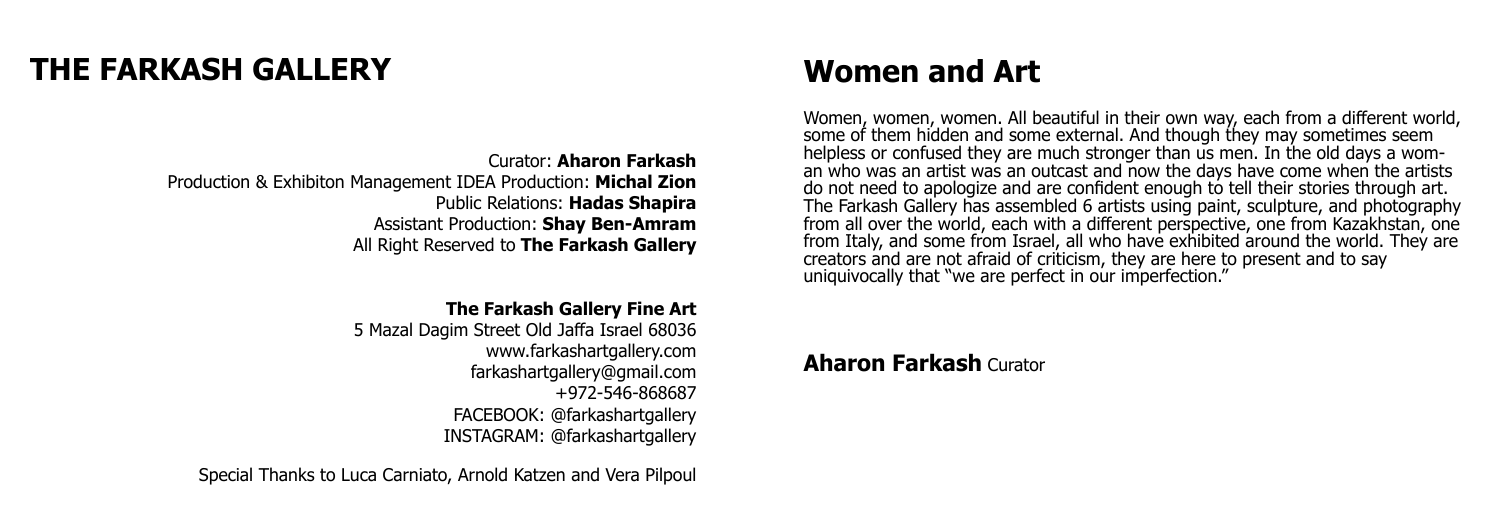## **Dina Bova Israel**

I admire the words of director Andrei Tarkovsky, who said that the meaning of life is the quest for spiritual perfection. But there is one major question; What is per-<br>fection? What perfection deserves to be aspired to? How to be perfect if life creates cracks in the human soul and heart? The Japanese have the "Kintsugi" reconstruction of a broken object, while emphasizing the cracks. Thus the imperfections become the power, beauty and integrity of the object.

This perception of perfection is very close to my heart. In my works you will find ele- ments related to the philosophy of perfection of imperfection

Photograph InkJet Print On Plexiglass- Edition of 5

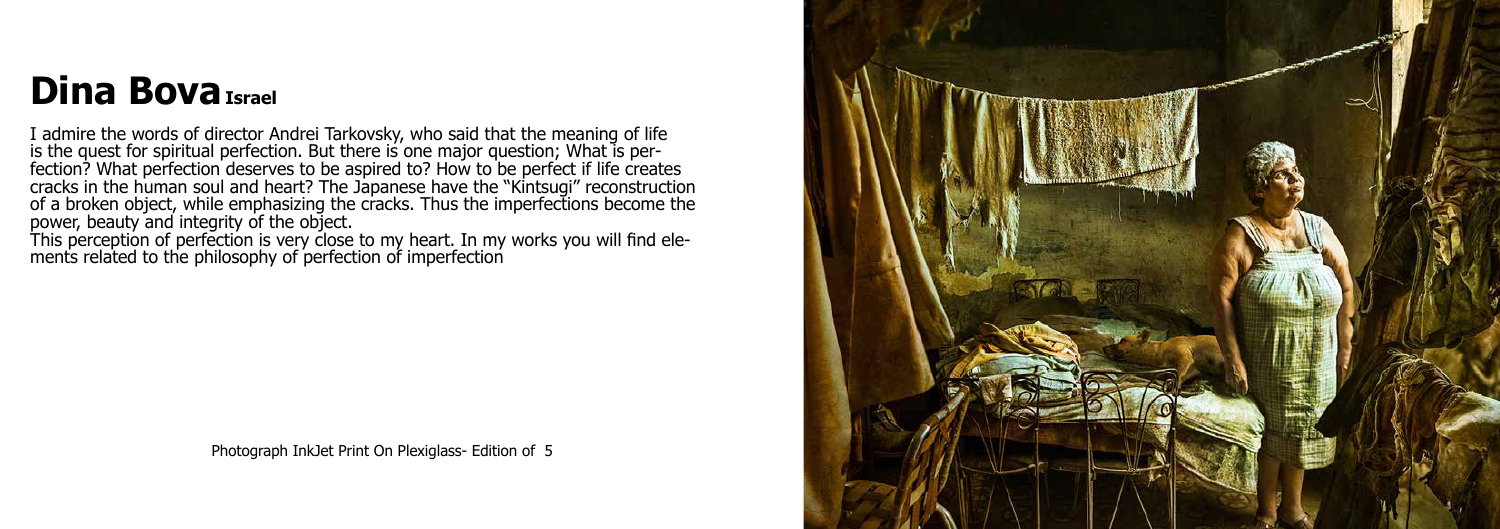

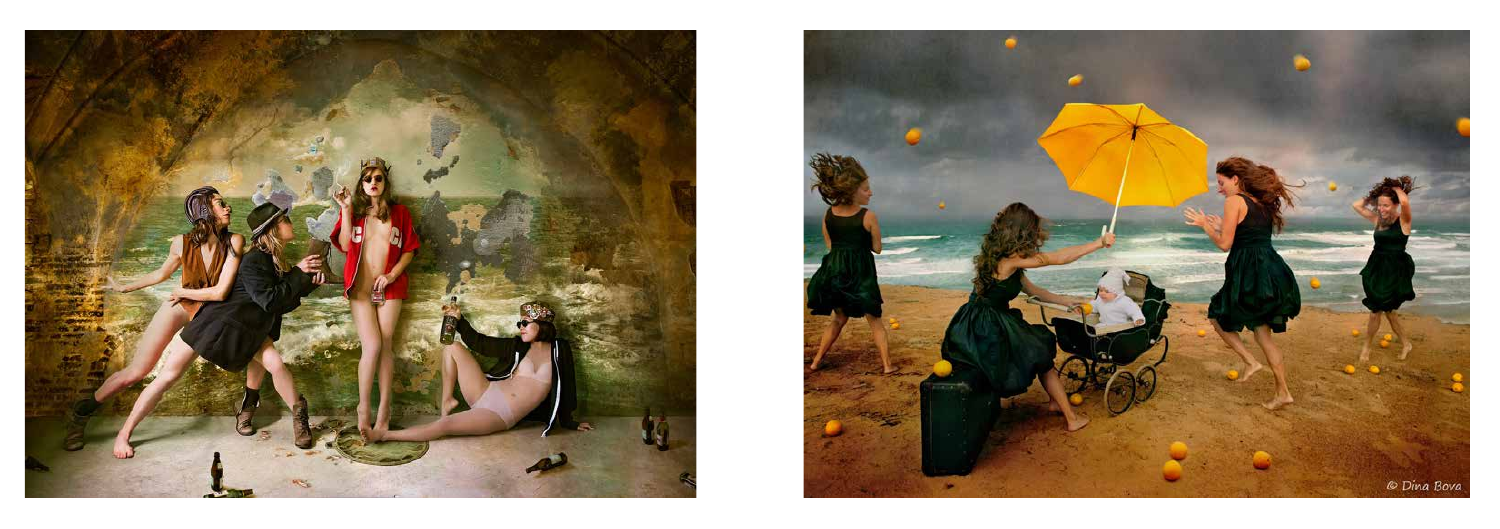# **Almagul Menlibayeva kazakhstan**

Migration of the knowledge- trade with non verbal alphabets like patterns, ornaments, logos, symbols through the Silk Roads as an embodiment of extra-material Time. This project was filmed on the historic Silk Road town Turkistan, Kazakhstan. Before the European colonization of the Americas, the Silk Road economically shaped the Eurasian continent through the vast land areas.

With the fall of the Soviet Union and the economic growth of China, the revision of the significance of the Silk Road resumed.

In the post-Soviet region, the historical archives are still closed, I work with the his- torical memory of ornaments and architecture like the time-based media.

The abstract of the ornamental language is setting relationship between gender, po- litical events, architecture and dress code which may span generations to a sense of continuous space of the alternative narrative.

I cooperate with local models, use local fabrics, colors, use the contemporary language of fashion in expanding the boundaries of art.



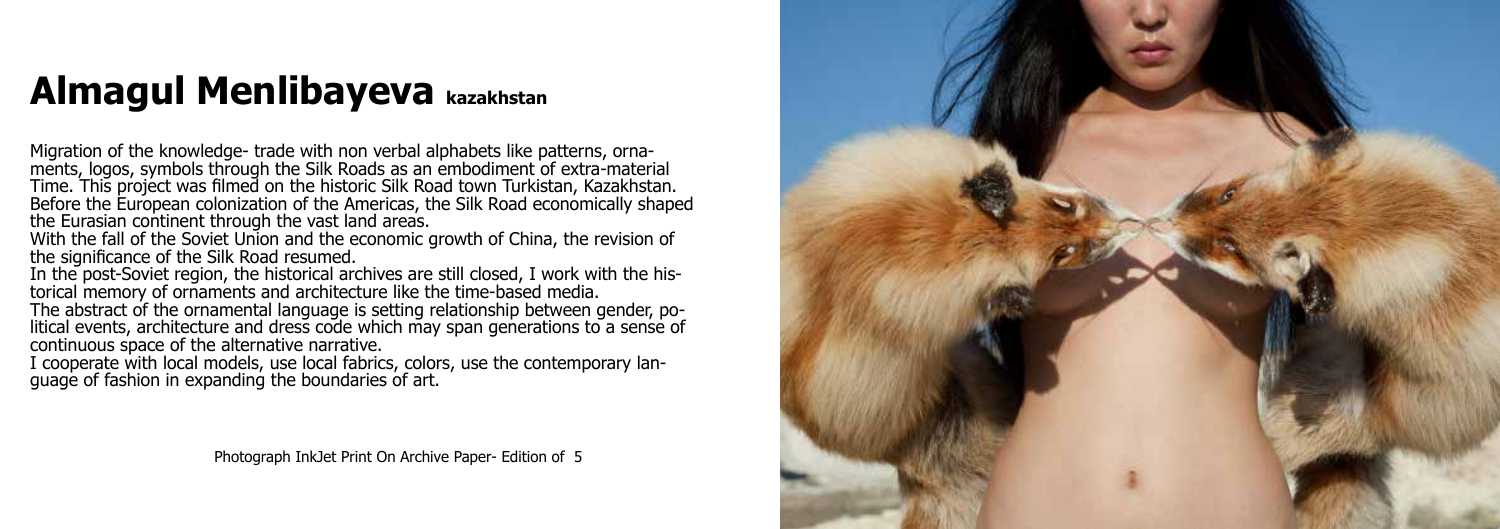

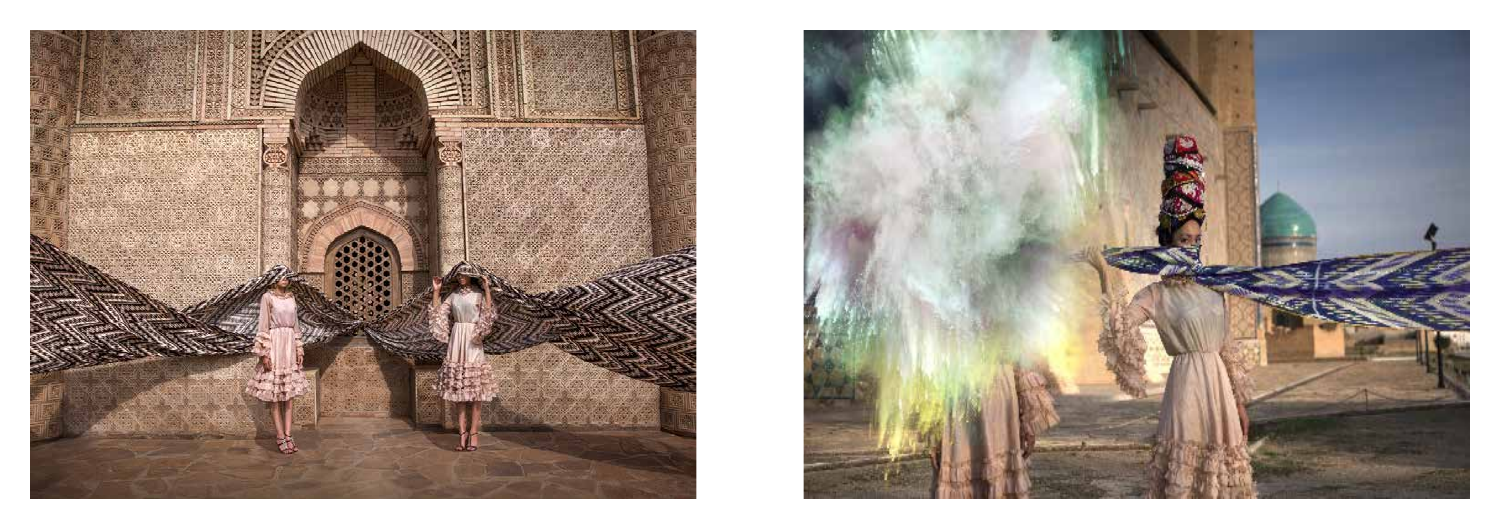# **Tali Navon Israel**

The female body in my work is the place for discussing the nature of the concept. It Is the place where things are happening – the place of personal, political, and artistic occurrence of the artist - the faceless body. The choice of referring to a specific part of the body. In this series of works, the lower body was chosen as steps and the feet as stepping stones. Towards, toward, for, they are climbing, wandering, searching. For me, this is the meaning of lifes complications, when one pace after another create a whole. The body is the platform for material and conceptual explorations, as well as a starting point for trying to bridge the gap between individual identity and collective identity, while undermining established traditions, exposing and creating other perspectives, exploring borders, and blocking or breaking down boundaries. The connection between woman-body-and language resonates strongly from my works, which seek to formulate a coherent and clear language that begins and ends in the body.



Oil on Glass -20/20 cm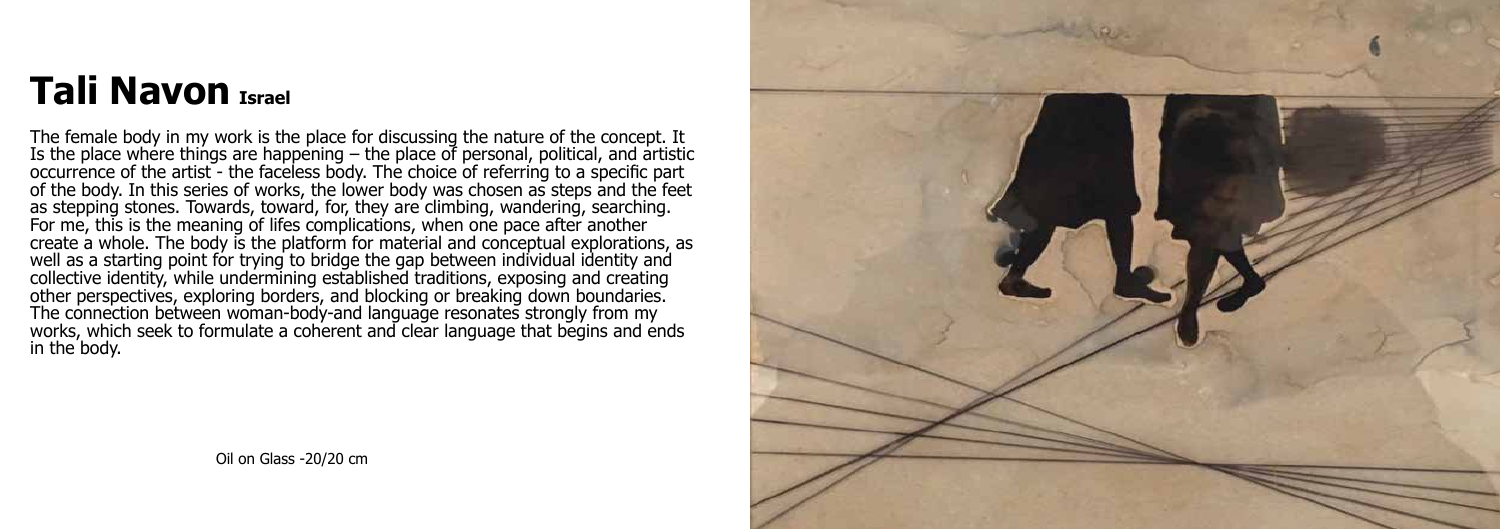

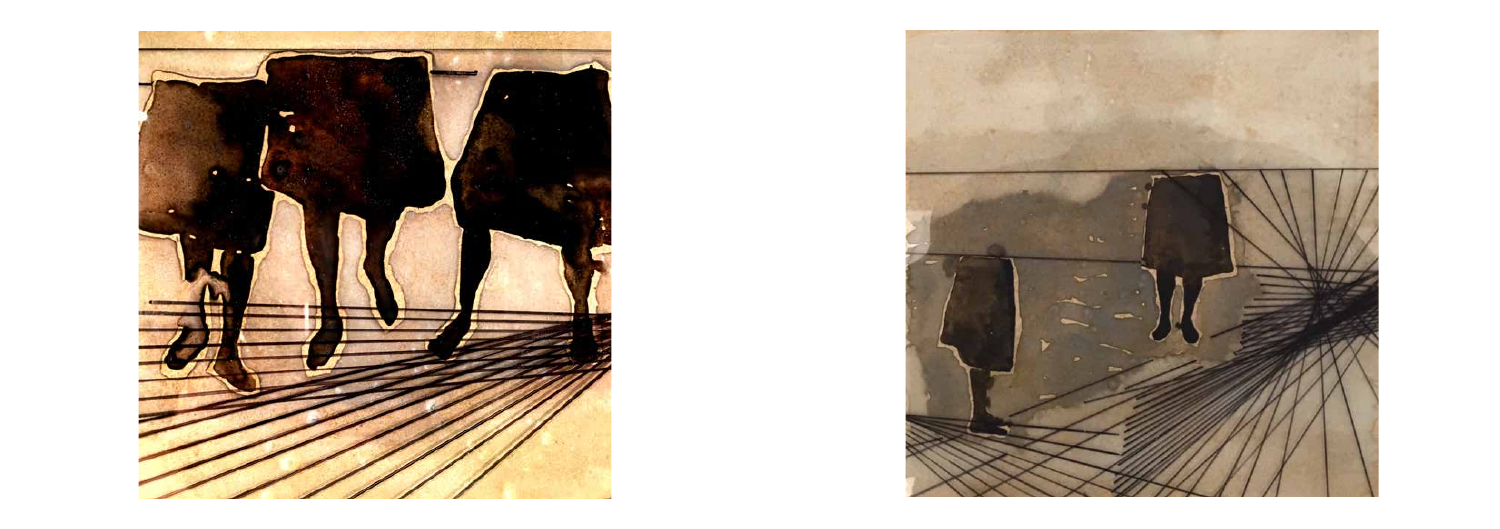## **Consuelo Zatta Italy**

In the last three years, I have dedicated myself more to the study of the female figure, deliberately giving a biographical touch to my work.

My artistic research went hand in hand with my personal growth, and integrated moments of daily life containing not only reflections, doubts, anxieties, melancholy and defeats but also joys and conquests.

My sculptures are made with small scraps of paper from pages of magazines of all kinds, fashion, culture, cooking etc... thus allowing the viewer to become witnesses of my being a woman while celebrating at the same time all the women who recognize themselves in the images of my work

Paper Mache / Painted Wood

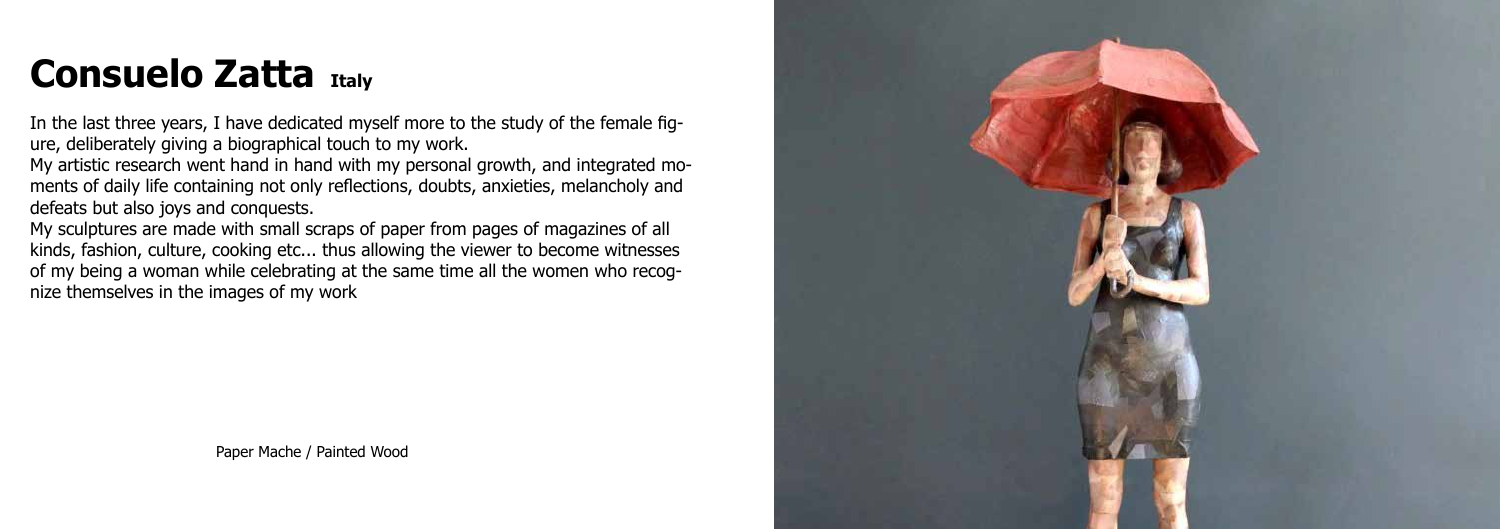

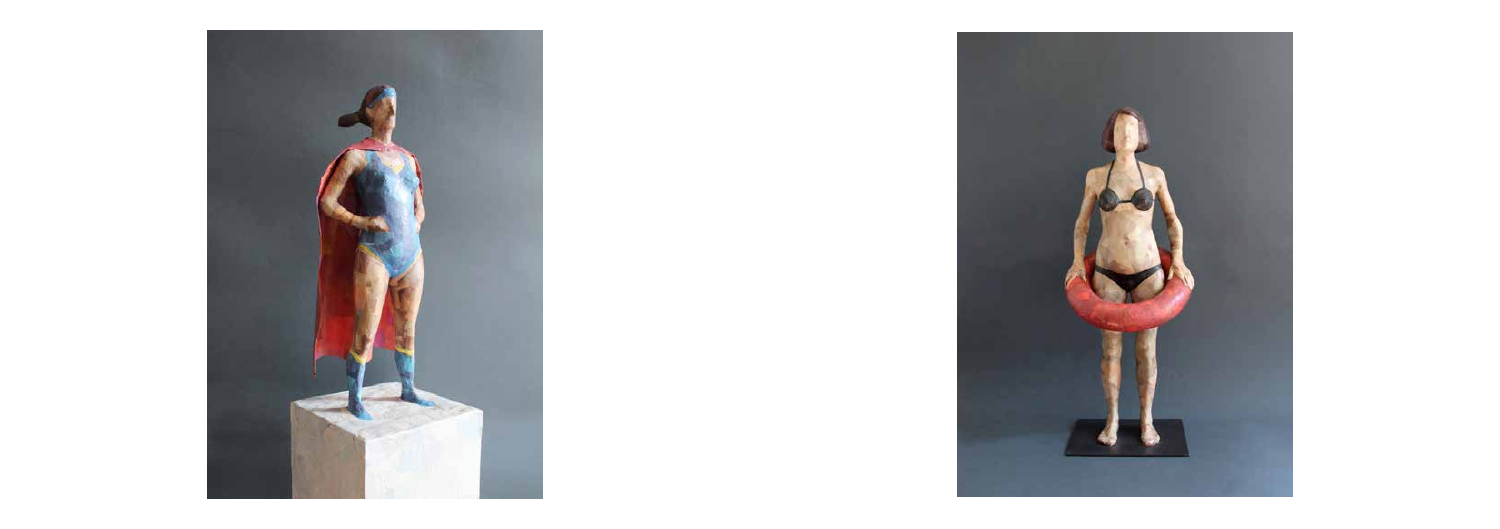# **Galia Zamir Israel**

International Women's Day is certainly a wonderful opportunity to reflect on women's presence and representation in the arts, to examine what it means to be a woman in art, to question the term "feminine esthetics" and explore the role of gender identity in the unique artistic viewpoint – as a female artist, a wife and a mother of three, I certainly find these subjects deserving of continuous investigation. However, to paraphrase French writer Nathalie Sarraute, when I paint, "I am neither man nor woman nor dog nor cat.

Acrylic On Canvas / Cardboard

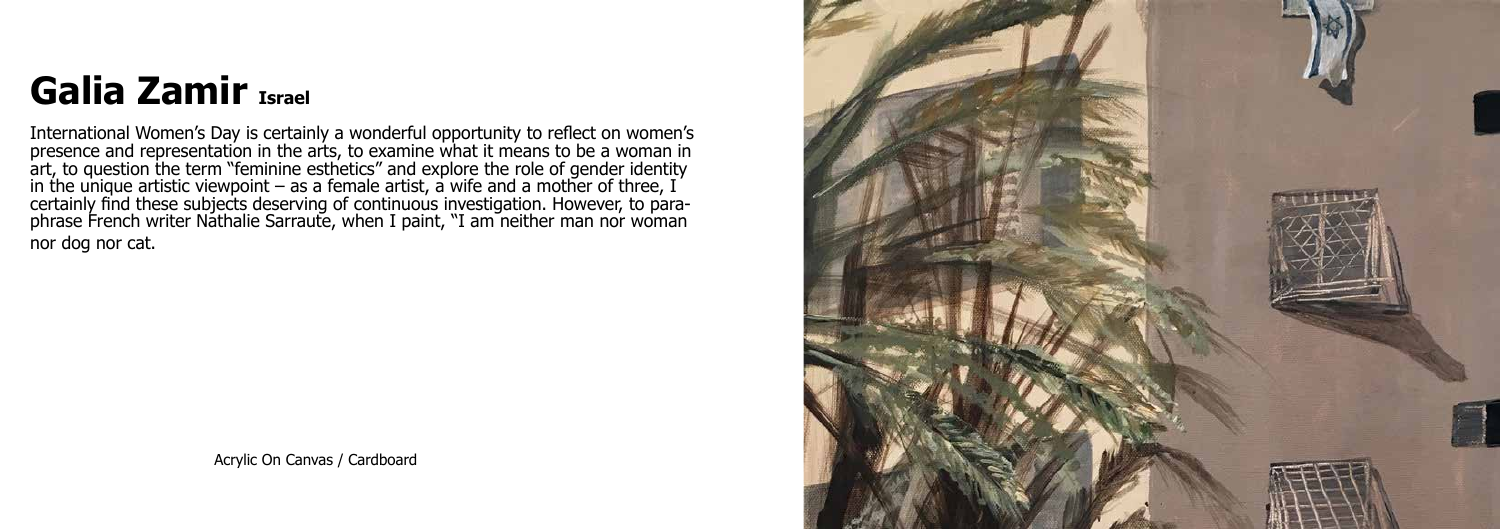

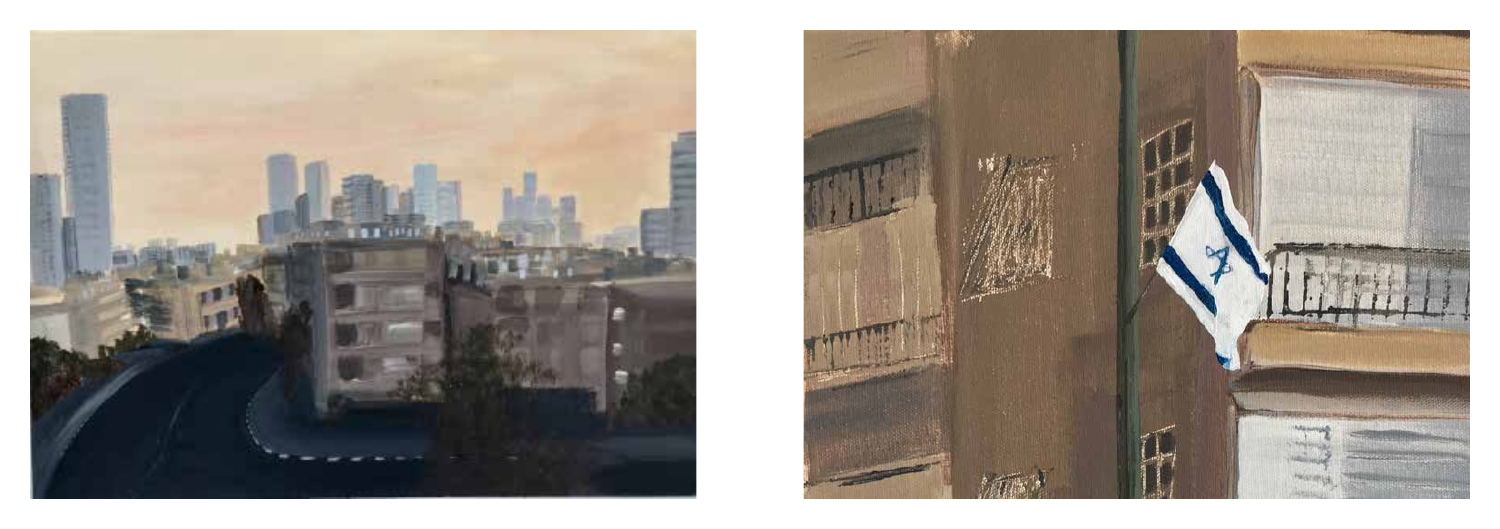### **Eti More Israel**

Eti More's work begins with a unique moment in which something attracts her atten-<br>tion. It can be a person, a woman's body movement, or an atmosphere, which calls to turn her into a painting or a sculpture, as if an "invisible" hand attracts her to the studio.

A woman waves farewell, arms wide open, or standing in full glory. All of those she creates out of lines, shapes and volume. In the iron and polymeric materials she excreates out of lines, shapes and volume. In the iron and polymeric materials she ex- udes a life, out of lines of color and stylized metal while including soft lines.

One of the catalysts of the creative process is the fascination with the image of the person, especially the image of the woman. The nobility of the body, its posture, its various poses and movements are endless inspiration to her, both in the paintings and in the sculptures which she creates.

Painted Laser Cut Metal / Casting Bronze